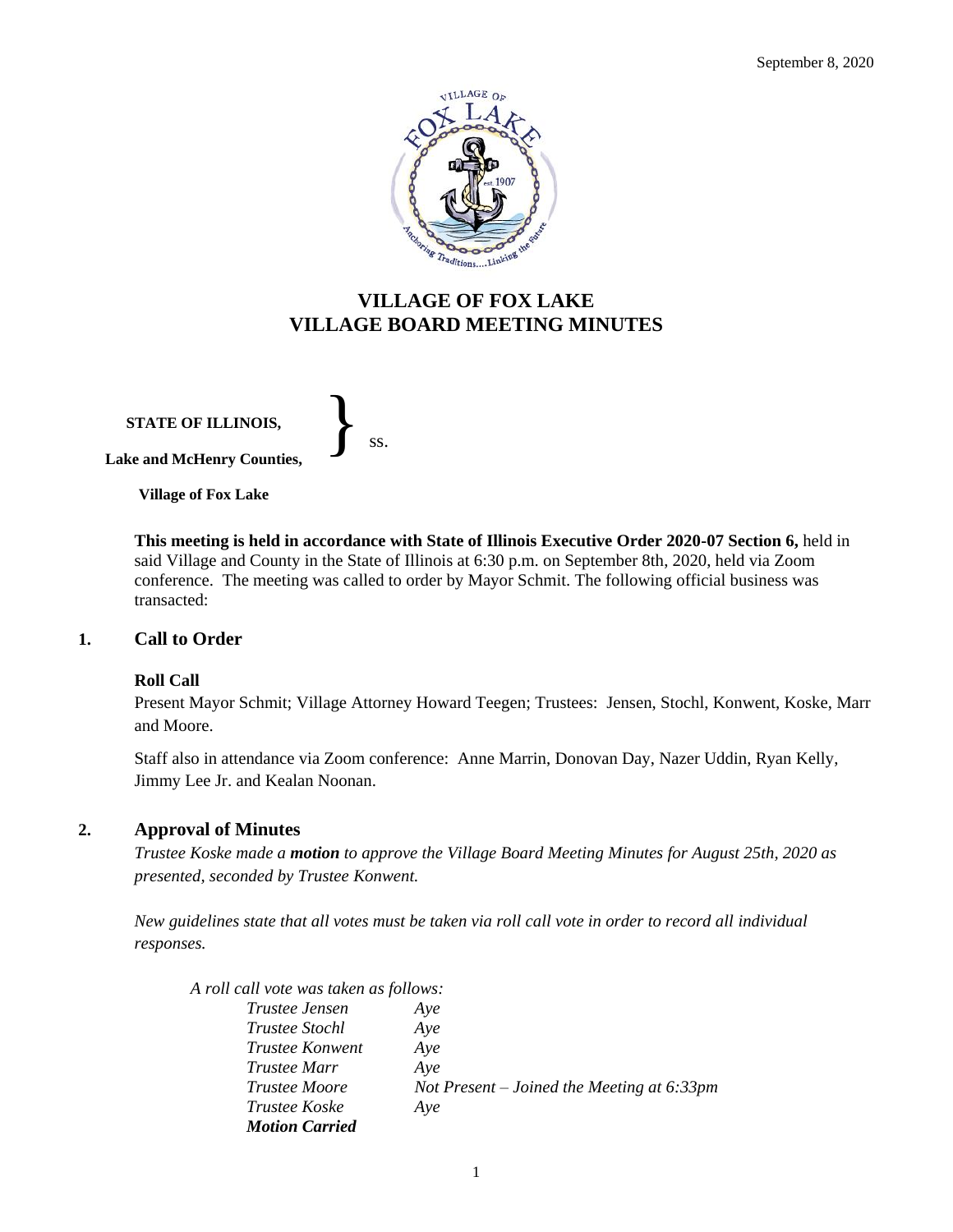#### **3. Approval of the Warrant**

*Trustee Konwent made a motion to approve the Expenditures/Warrants/Transfers for September 8th, 2020 in the amount of \$864,715.38, Seconded by Trustee Jensen.*

*The Workers Compensation Liability was due (went down from the previous year), as well as another Berger payout.* 

| A roll call vote was taken as follows: |     |
|----------------------------------------|-----|
| Trustee Jensen                         | Aye |
| <b>Trustee Stochl</b>                  | Aye |
| <i>Trustee Konwent</i>                 | Aye |
| <i>Trustee Marr</i>                    | Aye |
| <i>Trustee Moore</i>                   | Aye |
| <i>Trustee Koske</i>                   | Aye |
| <b>Motion Carried</b>                  |     |

#### **4. Special Business (Appointments, Swearing In Ceremonies, Proclamations)**

#### **A. Anchor Award – Ray Scarpelli and the Ray Auto Group**

*Mayor Schmit awarded Ray Scarpelli and the Ray Auto Group with the Anchor Award for his successful business, generosity, and positive impact in the Village.* 

#### **5. Village President's Report**

*Mayor Schmit said Village staff continues to be busy. Most business continues to be about Covid. Mayor and staff will continue to do the best they can with limited powers on what residents and business owners can or cannot do. Mayor will continue to provide updates on any changes in guidelines.* 

**6. Village Administrator's Report**

*There is none.*

**7. Village Attorney Report**

*There is none.*

#### **8. Village Treasurer's Report**

*Nazer said the auditors will be doing a field audit this week.*

## **9. Preliminary Audience Comments (on Agenda Items Only)**

*There are none.* 

#### **10. Motion to Recess to Committee of the Whole Meeting**

*Trustee Konwent made a motion to recess to the Committee of the Whole, seconded by Trustee Jensen.* 

#### *A roll call vote was taken as follows:*

| Trustee Jensen         | Aye |
|------------------------|-----|
| Trustee Stochl         | Aye |
| <b>Trustee Konwent</b> | Aye |
| Trustee Marr           | Aye |
| <i>Trustee Moore</i>   | Aye |
| Trustee Koske          | Aye |
| <b>Motion Carried</b>  |     |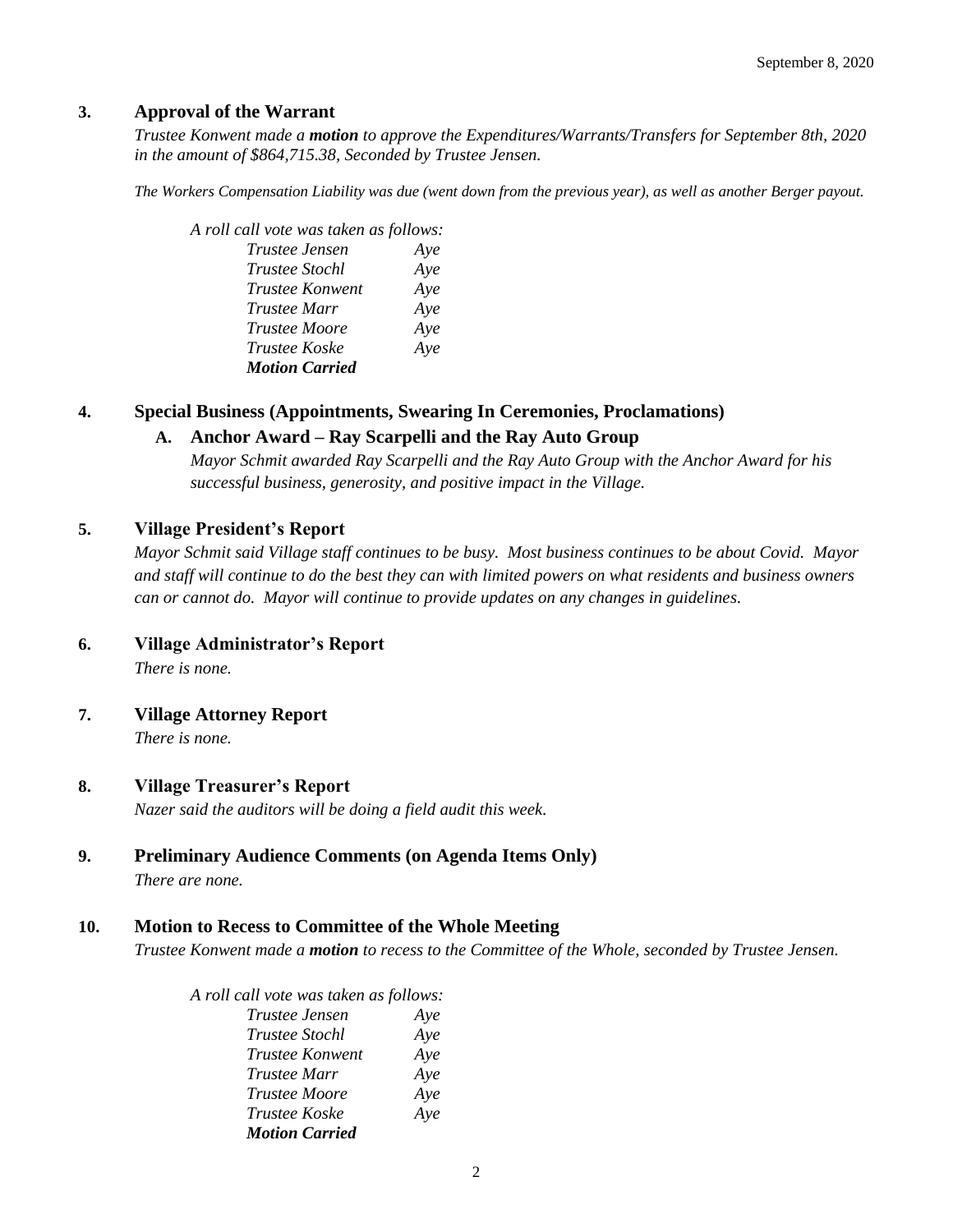## **A. Strategic Planning Team Reports 1. Strategic Planning Team Reports Attached**

## **11. New Business**

- A. Resolution 2020-R-46: A Resolution Authorizing the Mayor and Village Clerk of the Village of Fox Lake to Sign and Thereby Accept the Contract Renewal from Superior Paving, Inc. for Snowplowing and Ice Control Services at All Metra Parking Lots
- B. Resolution 2020-R-47: A Resolution Establishing Another Extension to the Amnesty Program for Residents Where Connection to the Village's Water System is Required
- C. Resolution 2020-R-48: A Resolution for Change Order No. 1 for the Bridge Lift Station Project
- D. Resolution 2020-R-49: A Resolution Authorizing the Mayor and Village Clerk of the Village of Fox Lake to Sign an Intergovernmental Agreement with the Grant Township Highway Commissioner Regarding Certain Road Rights of Way in Fox Lake Vista, Units 1 and 2 and Harold Watts Subdivision
- E. Resolution 2020-R-50: Reestablishing a Pilot Program to Allow a Vehicle Seasonal Food Vendor at the Lakefront Park for the Remainder of the 2020 Season and Authorizing a License Agreement
- F. Resolution 2020-R-51: A Resolution Authorizing the Mayor of the Village of Fox Lake, to Sign and Thereby Accept the Proposal from Mad Bomber Fireworks Productions for the Fireworks Display in 2021, 2022, and 2023
- G. Resolution 2020-R-52: A Resolution Approving a Construction Engineering Service Agreement with Trotter and Associates, INC. for Bidding and Construction Engineering Services for Phase II of the Interconnect
- H. A Motion to Approve the Raffle License Request from the American Legion Post 703 to Conduct a 50/50 Raffle Every Saturday to Raise Money for their Establishment and Veterans and to Waive the Bond Requirement

## **12. Old Business**

- A. Resolution 2020-R-41: A Resolution Authorizing the Mayor to Sign and Thereby Accept an Agreement Klein, Thorpe & Jenkins, LTD. for Legal Services
- B. A Motion to Accept the Planning and Zoning Recommendation for the Petition of Fox Lake Storage LLC Requesting a Special Use Permit for Outdoor Storage
- **13. Motion to Adjourn from Committee of the Whole and Reconvene Village Board Meeting** *Trustee Jensen made a motion to adjourn from Committee of the Whole and reconvene Village Board Meeting, seconded by Trustee Marr. All were in favor. Motion carried.*

| Aye |
|-----|
| Aye |
| Aye |
| Aye |
| Aye |
| Aye |
|     |
|     |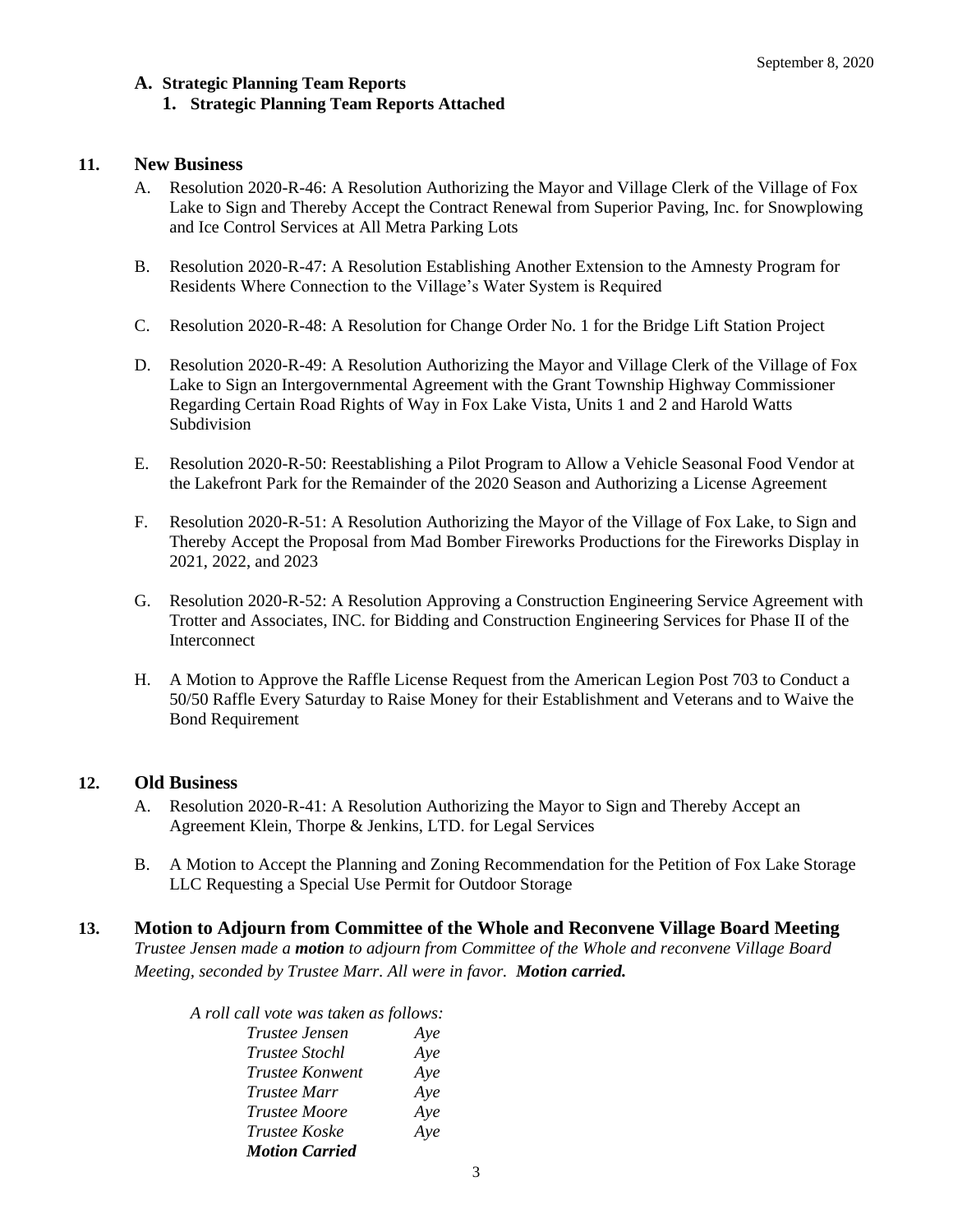## **14. Items to be Removed from Consent Agenda**

*There are none.*

## **15. Motion to Waive the Formal Bidding Procedure for a Fireworks Display to be provided by Mad Bomber Fireworks Productions for 2021, 2022, and 2023.**

## **16. Consent Agenda**

All items listed on the Consent Agenda are routine by the Village Board and will be enacted by one motion. There will be no separate discussion of these items unless a Trustee so requests, in which event the item will be removed from the general order of business and considered under the Approval of Exceptions.

## **A. Resolutions**

- 1. Resolution 2020-R-41: A Resolution Authorizing the Mayor to Sign and Thereby Accept an Agreement Klein, Thorpe & Jenkins, LTD. for Legal Services
- 2. Resolution 2020-R-46: A Resolution Authorizing the Mayor and Village Clerk of the Village of Fox Lake to Sign and Thereby Accept the Contract Renewal from Superior Paving, Inc. for Snowplowing and Ice Control Services at All Metra Parking Lots
- 3. Resolution 2020-R-47: A Resolution Establishing Another Extension to the Amnesty Program for Residents Where Connection to the Village's Water System is Required
- 4. Resolution 2020-R-48: A Resolution for Change Order No. 1 for the Bridge Lift Station Project
- 5. Resolution 2020-R-49: A Resolution Authorizing the Mayor and Village Clerk of the Village of Fox Lake to Sign an Intergovernmental Agreement with the Grant Township Highway Commissioner Regarding Certain Road Rights of Way in Fox Lake Vista, Units 1 and 2 and Harold Watts Subdivision
- 6. Resolution 2020-R-50: Reestablishing a Pilot Program to Allow a Vehicle Seasonal Food Vendor at the Lakefront Park for the Remainder of the 2020 Season and Authorizing a License Agreement
- 7. Resolution 2020-R-51: A Resolution Authorizing the Mayor of the Village of Fox Lake, to Sign and Thereby Accept the Proposal from Mad Bomber Fireworks Productions for the Fireworks Display in 2021, 2022, and 2023
- 8. Resolution 2020-R-52: A Resolution Approving a Construction Engineering Service Agreement with Trotter and Associates, INC. for Bidding and Construction Engineering Services for Phase II of the Interconnect

## **B. Ordinances**

*There are none.*

## **C. Motions**

- 1. A Motion to Approve the Raffle License Request from the American Legion Post 703 to Conduct a 50/50 Raffle Every Saturday to Raise Money for their Establishment and Veterans and to Waive the Bond Requirement
- 2. A Motion to Accept the Planning and Zoning Recommendation for the Petition of Fox Lake Storage LLC Requesting a Special Use Permit for Outdoor Storage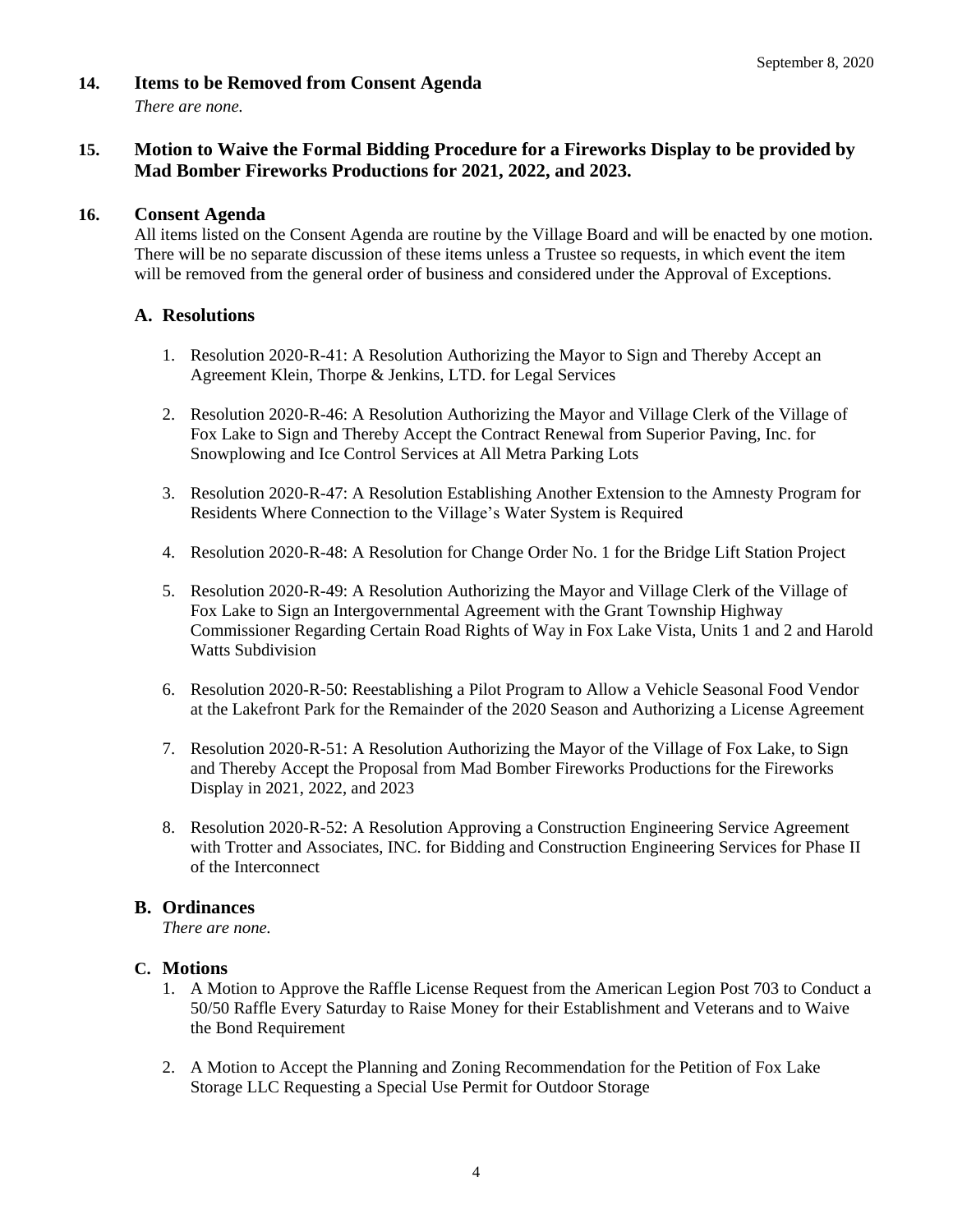*Trustee Jensen made a motion to move that items, Resolutions A 1-8, and Motions C 1-2 be established as the Consent Agenda for this meeting by unanimous vote, seconded by Trustee Konwent.*

*A roll call vote was taken as follows:* 

| Trustee Jensen         | Aye |
|------------------------|-----|
| <i>Trustee Stochl</i>  | Aye |
| <b>Trustee Konwent</b> | Aye |
| <i>Trustee Marr</i>    | Aye |
| <i>Trustee Moore</i>   | Aye |
| <i>Trustee Koske</i>   | Aye |
| <b>Motion Carried</b>  |     |

*Trustee Konwent made a motion that the consent agenda as established by the prior motion be passed, seconded by Trustee Jensen.*

*A roll call vote was taken as follows:* 

| Trustee Jensen        | Aye |
|-----------------------|-----|
| <i>Trustee Stochl</i> | Aye |
| Trustee Konwent       | Aye |
| Trustee Marr          | Aye |
| <b>Trustee Moore</b>  | Aye |
| Trustee Koske         | Aye |
| <b>Motion Carried</b> |     |

**17. Approval of Exceptions**

*There is none.*

#### **18. For the Good of the Order**

#### **19. Audience Comments**

*There is one.*

- **20. Reconvened Hearing Regarding the Special Use Permit for the Property Located at 100 S. Route 12, Fox Lake, Illinois.**
- **21. Public Comment Regarding the Special Use Permit for the Property Located at 100 S. Route 12, Fox Lake, Illinois.**
- **22. Close Hearing Regarding the Special Use Permit for the Property Located at 100 S. Route 12, Fox Lake, Illinois.**

#### **23. Executive Session**  *There is none.*

# **24. Adjournment**

*Trustee Stochl made a motion to adjourn the meeting at 7:18p.m., seconded by Trustee Marr.*